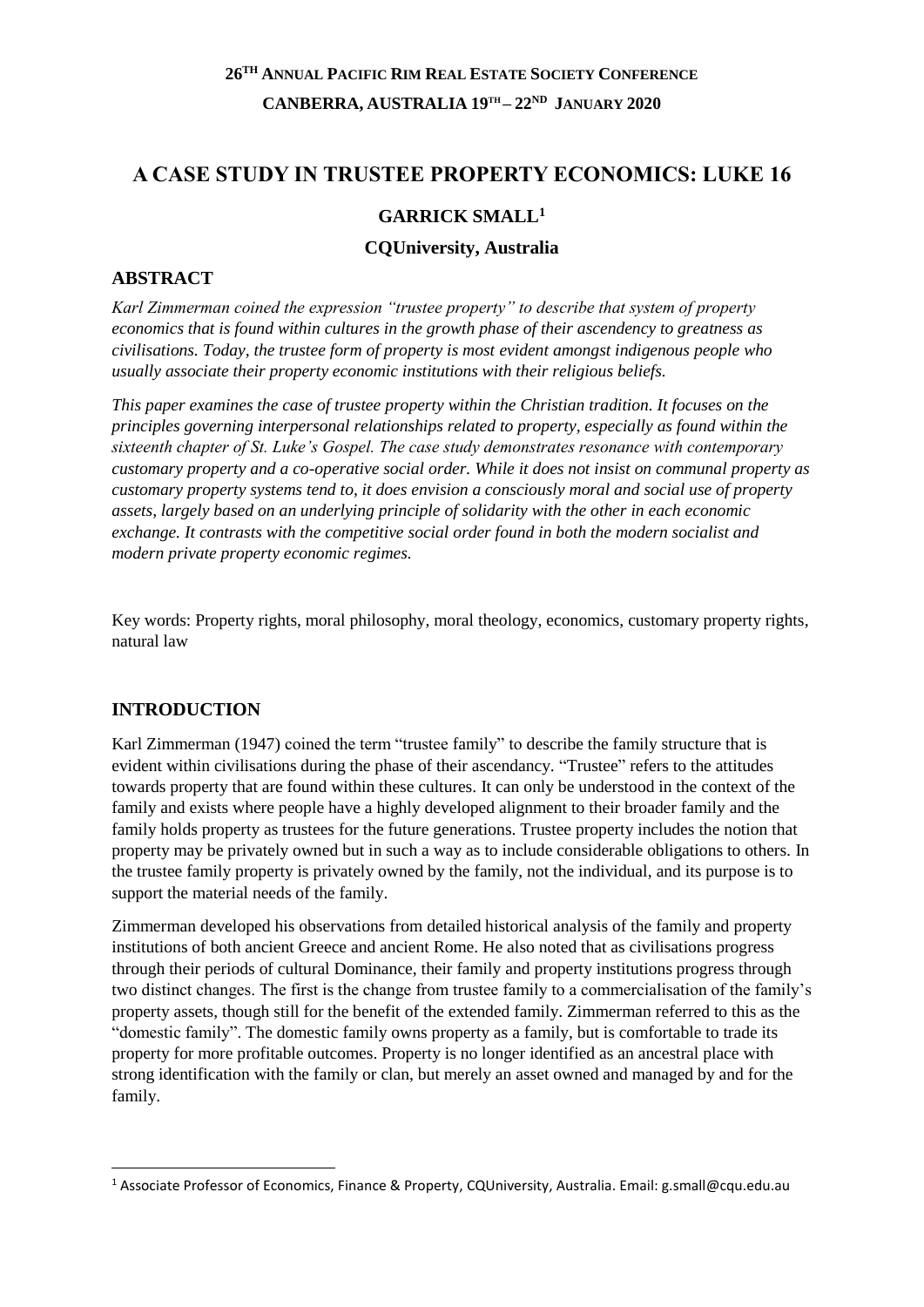The second change in the family is also linked to property. Zimmerman referred to the resulting family form as the "atomistic family", though in our time it would be better understood as the *nuclear* family. With the transition to the atomistic family, Zimmerman observed that property diffused from family ownership to personal or individual ownership.

Today, the trustee family form is evident amongst many indigenous people. The domestic family may also be observed within some developed indigenous peoples, such as New Zealand Maori. Maori have adapted their trustee property claims in the face of various pressures from the Anglo New Zealand community, into a more flexible form that is capable of trade and transfer, though still held corporately for the benefit of the clan. The private personal property of the atomistic family is the property institution of the developed world.

In this paper the lessons regarding private property found in the New Testament will be reviewed in terms of Zimmerman's three possibilities for the institution of property. The discussion will be focused on the cases found in chapter 16 of the Gospel of Luke and informed by other references to property and wealth found in the Gospels. It will be shown that the underlying principles that animate the trustee family are in harmony with the image of property found in the Gospels. Implications for contemporary Western society are explored.

# **THE BIBLE AND ECONOMICS**

The bible seldom contains precise principles for common life. Its primary purpose is to orient humanity to God. Christ used analogies extensively. An analogy is a comparison between two things that are like, but more unlike than like. A common analogical form that Christ employed often began "The kingdom of God is like…" which was often the introduction to a parable. These parables used some familiar situation to illustrate an aspect of heaven, because Christ wished us to dwell on what could be learned from the likeness between some common situation and something He wished to communicate about some supernatural thing that he was teaching about.

The common things that Christ used in His parables were chosen for their familiarity. They were meant to be uncontroversial. It was only by choosing something that was uncontroversial that Christ could use some element of it that His hearers would be familiar with to explain something higher that they were not familiar with.

Many of His parables used economic situations, such as employment relationships, tenancy situations, merchants, even financial investments. The parables drew on these not to give economic advice for industrial relations, commerce or investment, but to explain some aspect of the relationship between humanity and God.

Amongst other things, the kingdom of God was at different times compared with a man who employed casual labour to work his vineyard, a pearl of great price that was noticed by a merchant, and a wealthy man employing financial investment managers. These situations did not teach about industrial relations or investment advice, but tended to take these things as understood in order to draw out parallels between these mundane situations and humanity's relationship with heaven. Other parables used a similar mechanism.

The parables in Luke chapter 16 rely on this basic mechanism but their object is to draw out lessons for understanding aspects of how humans were to use private property in the service of God. Private property is fundamental to economic relationships, so perhaps these parables do communicate some principles in the economic sphere. However, the principles Christ is focusing on relate to the relationship between God and private property, not primarily the use of private property in human relationships. It turns out that once a person understands the relationship between God and private property, then that person will be able to understand how to use private property appropriately in relations with other people.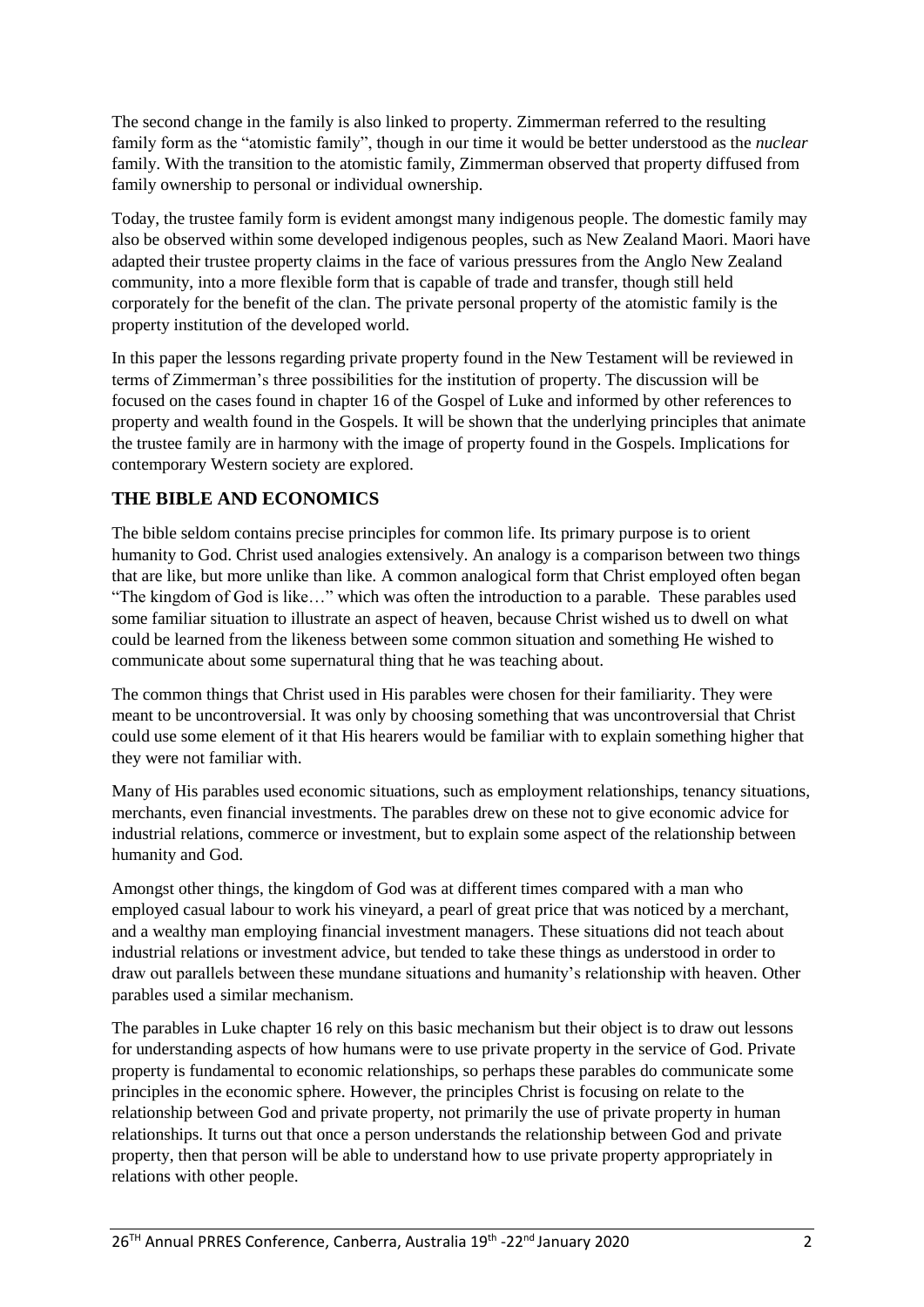The notion of "appropriateness" is important, because it hints at moral issues. A moral is classically defined as a principle for appropriate relations between people. Some of these principles relate to their relations involving material things, especially to do with exchanges. That is, some moral principles relate to economic relations. This is why economics was studied as a branch of moral philosophy up until the beginning of the twentieth century. While it is true that at that time there was a movement to separate the discipline from its roots in moral science, which did result in the modern positive disciple of economics, the older more complete science of Political Economy has persisted to argue that positive economics is but one incomplete branch of the actual science. This is because the positive aspects of the science rely on essential notions that are not positive. The notion of private property is one of these notions.

The notion of private property has continued to be a thorn in the side of modern positive economics, since it is difficult to adequately prove using positive methods alone. This puzzle can be seen reasserting its influence from time to time when writers who claim to be purely positive economists recognise the need to argue things like private property using philosophical arguments and not positive ones. Milton Freidman (1980) is a good example of this, devoting a full chapter to a defence of private property in a book that otherwise claims to present a positive theory of economics. De Soto (2000) attempted a similarly speculative defence of private property, as did Michael Novak (1982) and even Karl Marx (1957) himself.

The position of indigenous people claiming customary property rights also displays this tendency, though more aggressively confident that an understanding of private property requires an understanding of humanity's relationship with the creator spirits. For indigenous people, property rights are moral principles based on their religious beliefs (Ezigbalike, 1993). Two propositions underlie customary beliefs regarding property. Firstly, supernatural agencies made the land and the people, and secondly, those creator spirits gave the land to the people on condition they use it according to specific customary laws.

Christianity shares this approach to the fundamentals of private property, though the laws governing its use were not given as a crisp set of rules, but rather as instructions scattered through its traditions and the Bible. It is not the purpose of this paper to examine all of the Christian traditions and scriptural references to private property, but to focus on those principles governing the use of private property found in chapter 16 of Luke's Gospel.

# **LUKE 16**

Chapter sixteen of St. Luke's Gospel begins with the account of what is often called the *dishonest steward* (Luke 16:1-8). This man occupied a position that in today's corporate world would probably equate to senior middle management. He was a man with some influence over the administration of his master's property, but who had been discovered to be ineffective. He is facing dismissal and decides on a strategy to facilitate his next situation. He calls in his master's debtors and proceeds to discount each of their bonds.

There is no question in the narrative that the servant exceeds his authority in writing down the bonds. It is merely recognised that in this case it is not done for the benefit of his employer, but for himself. In today's world this man could be a commercial lending manager who offers favoured clients discounted interest rates on their loans, or a property broker who accepts an offer for a property below what he and the purchaser may have expected to be the likely closing price, or perhaps even a property manager who negotiates a lease on favourable terms for his company's tenants. In all of these cases the persons involved are operating within their authority and range of licit discretion, but the outcome is likely to secure them friends in commerce at the expense of their employers.

The actions themselves are not outside the scope of management discretion. Retail managers sometimes offer discounts on list prices for the purpose of attracting business, and property managers,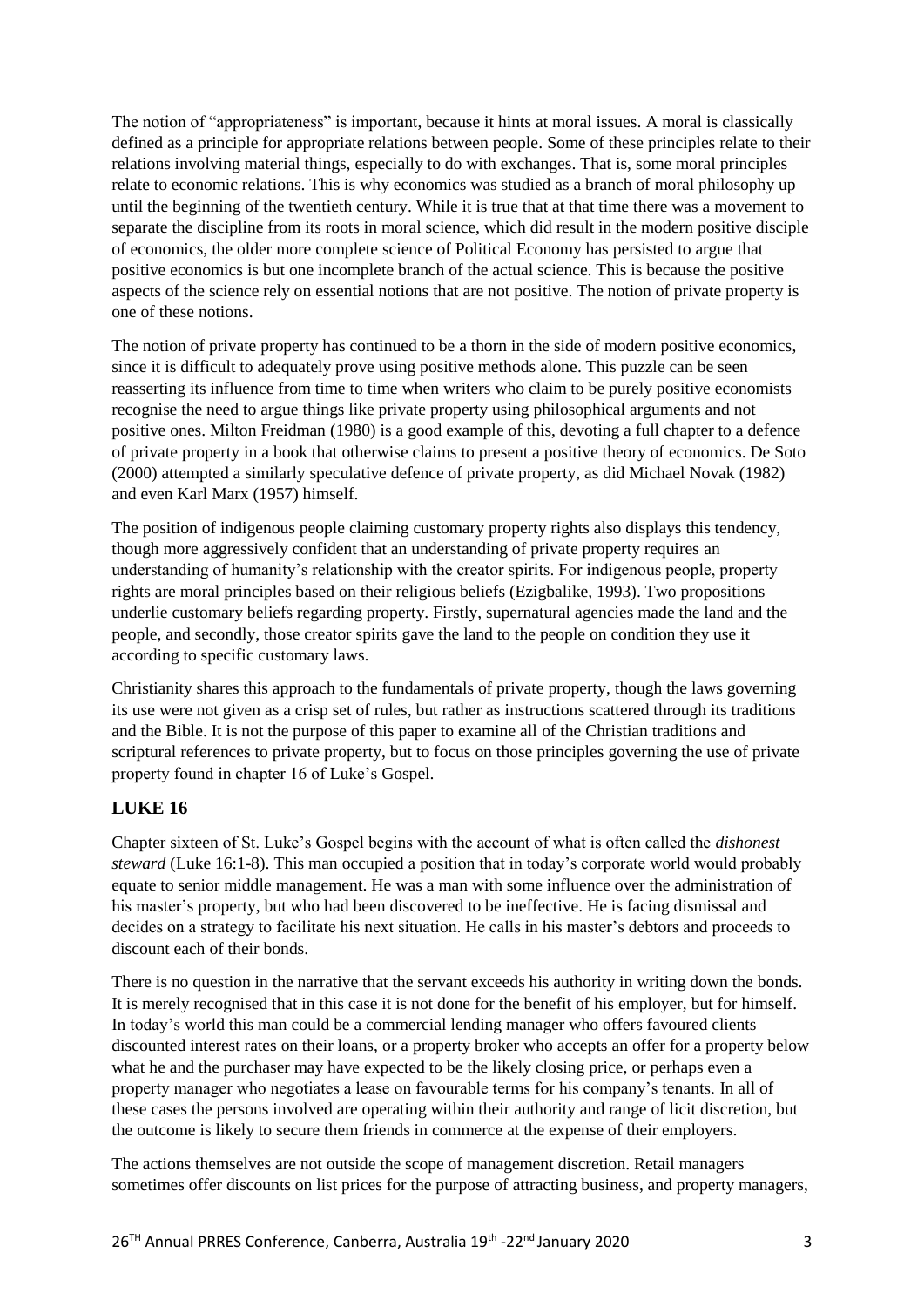especially in retail centres, sometimes pursue tenancy strategies that favour some tenants so as to be able to profit more from others. Likewise, there is no indication in the narrative that the master has actually made a loss as a result, but merely may have had his profit trimmed. Finally, the servant has not directly benefited, has not stolen, and has not exceeded his authority.

It is even possible that the servant's actions could provide his master benefits in the longer term. One reason for an organisation offering discounted services and benefits to their customers is to secure their long term loyalty and repeat business. Despite the unorthodoxy of providing discounts after the transactions have been completed, it could incline the debtors in question to hold a higher opinion of the master as well as the servant and make them more inclined to deal with him in the future. In this way, all parties in the story could benefit.

All this possibly explains why his master is actually impressed by his servant's actions and commends him for his shrewdness. This commendation is often puzzling for Christian commentators who take a superficial view of the servant as *dishonest* and are consequently faced with the dilemma of the Son of God actually appearing to commend violation of the seventh commandment<sup>2</sup>. The interpretation of the parable by Christ conveys the key principle for property economics: *"I tell you, make friends for yourselves by means of unrighteous mammon, so that when it fails they may receive you into the*  eternal habitations" (Luke 16:9)<sup>3</sup>. Mammon here refers generally to wealth and places the focus for its use on its employment for benevolent purposes.

An important distinction needs to be made at this point. The use of one's own property for benevolent purposes can be easily misunderstood as a plea for socialism, but this is an error. In the Christian tradition Luke 16:9 is best described as proposing acting in '*solidarity'*. Solidarity is the freely willed choice to act in support of another in the pursuit of a common goal and in so doing create stronger bonds between those involved<sup>4</sup>. It can be contrasted to socialism which consists of government mandated coercion to force individuals to support each other, usually against their free will. Implicitly, it assumes that the person actually owns private property that is available for benevolent deployment. This could only happen in an environment supporting private property, that is, the antithesis of socialism.

The following four verses expand the principle of solidarity as applying to nature and purpose of property wealth. Verse 11 introduces the idea of true and false riches as well as the notion that there are obligations attached to private property<sup>5</sup>. Verse 12 mentions the obligation of faithfulness to the true owner of borrowed goods, while also recognising the possibility of genuine private property<sup>6</sup>. Verse 13 introduces a principle now in general circulation that a person *cannot serve two masters<sup>7</sup>* .

Verse 12 raises a fundamental puzzle, more as an aside than as a central point, but it does have significance for the property economist. It reads: *"And if you have not been faithful in that which is another's, who will give you that which is your own?"* Here Christ is speaking directly to His disciples, but He is asserting that private property is not one's own, but somehow analogous to the

**.** 

- <sup>4</sup> Solidarity is usually associated with Pope Pius XI's (1931) encyclical letter Quadragesimo anno which introduced the term formally along with "subsidiarity" which stresses decentralized action.
- 5 *"If then you have not been faithful in the unrighteous mammon, who will entrust to you the true riches?"* (Luke 16:11)

<sup>2</sup> Thou shalt not steal

<sup>&</sup>lt;sup>3</sup> All quotes from the Bible are taken from the Revised Standard Version.

<sup>6</sup> *"And if you have not been faithful in that which is another's, who will give you that which is your own?"* (Luke 16:12)

<sup>7</sup> *"No servant can serve two masters; for either he will hate the one and love the other, or he will be devoted to the one and despise the other. You cannot serve God and mammon*." (Luke 16:13)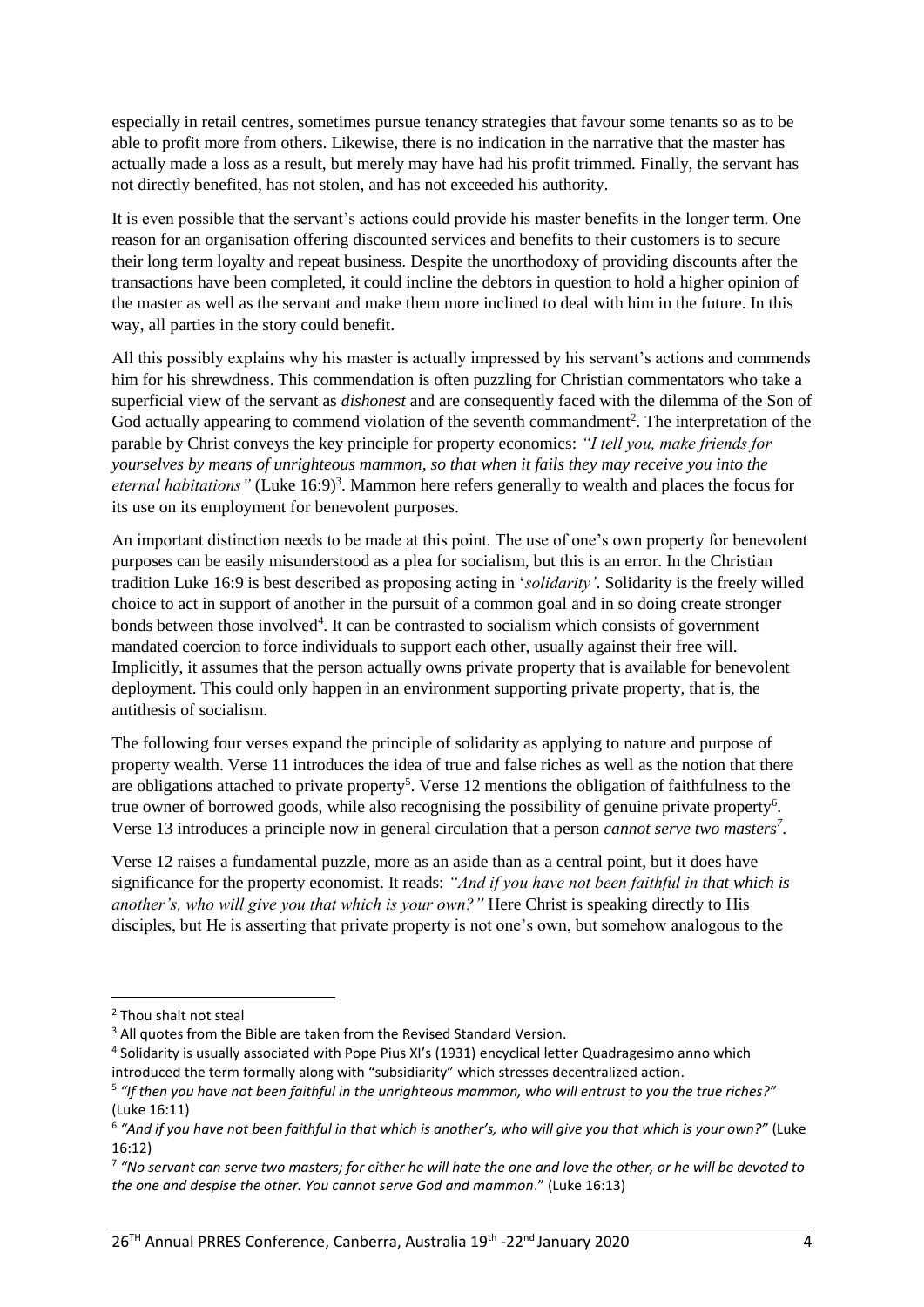assets under the authority of the steward in the parable. He is not denying private property, but He is simultaneously not inferring that it is absolute.

Indigenous peoples have no trouble understanding what is going on here. Their customary property rights consist of private property corporately owned by and for the tribe, but their root of title comes from their creator spirits who made, and therefore own the land, and have given it to their people conditionally. This is exactly the situation here. God made the world and everything in it, therefore it is His<sup>8</sup>, and in Luke 16 He is explaining some of the obligations that are attached to it.

A difference between tribal customary property and Christian trustee property is that the obligations to others is not limited to any particular group of people. Customary people have strict boundaries on who may benefit from the tribe's property wealth. It is limited to members of the tribe. Any others who use the tribe's land are expected to pay rent for it. By contrast, the principle of solidarity extends to all people. A person with wealth is expected to use it to make friends with everyone.

Christopher Dawson (1956) noted that religions could be divided into regional or universal religions. Regional or local religions favour specific people to the exclusion of others, whereas universal religions, provide a framework for equal membership by all people. Tribal religions as found amongst contemporary indigenous people animating their customary property beliefs are regional. They sometimes exhibit strong racist elements which prohibit outsiders from various benefits accruing to members, such as property rights. Christianity, Islam and the Hindu religion are examples of universal religions. Anyone can join them, and generally their moral obligations extend to all people, not just members of their own religion or ethnic group. Dawson's distinction makes sense of why cultures derived from Christianity tend to frown on racism, whereas differential treatment based on race is elemental to the practices of most tribal or customary peoples.

The ancient Jewish religion displays many of the traits of a tribal, or regional, religion. Its laws and customs make a sharp distinction between themselves and others, partly along racial lines. In addition to trustee property, later in Leviticus 25, verses 35-37 describes solidarity within the Jewish community<sup>9</sup>. By contrast, the remainder of the chapter outlines how gentiles may be enslaved and traded as property. Taken as a whole this demonstrates a strong parallel with other tribal religions. Luke 25:14-18 takes an opportunity to distinguish Christianity from the Jewish religion. In so doing it distinguishes the regional trustee property of Judaism from the universal trustee property of Christianity.

## **DIVES AND LAZARUS**

**.** 

The chapter then moves into another property-related parable from verse 19. The story of the poor man, Lazarus, sitting at the gates of the rich man and being denied even the crumbs that fell from the rich man's table is a powerful and well known image. The rich man is commonly called Dives. The parable explores several matters of fallen human nature, focused on the disordered inclination to selfinterest. It is clear that Dives's eternal reward would have been far more comfortable had he used some of his excess wealth in liberality for the good of Lazarus. This is really no more than an example of using mammon to make friends from verse 9, though it extends the operation of the principle into the hereafter.

<sup>8</sup> See Leviticus 25:23 "*The land shall not be sold in perpetuity, for the land is mine; for you are strangers and sojourners with me.*"

<sup>9</sup> *"And if your brother becomes poor, and cannot maintain himself with you, you shall maintain him; as a stranger and a sojourner he shall live with you. Take no interest from him or increase, but fear your God; that your brother may live beside you. You shall not lend him your money at interest, nor give him your food for profit.* (Leviticus 25:35-37)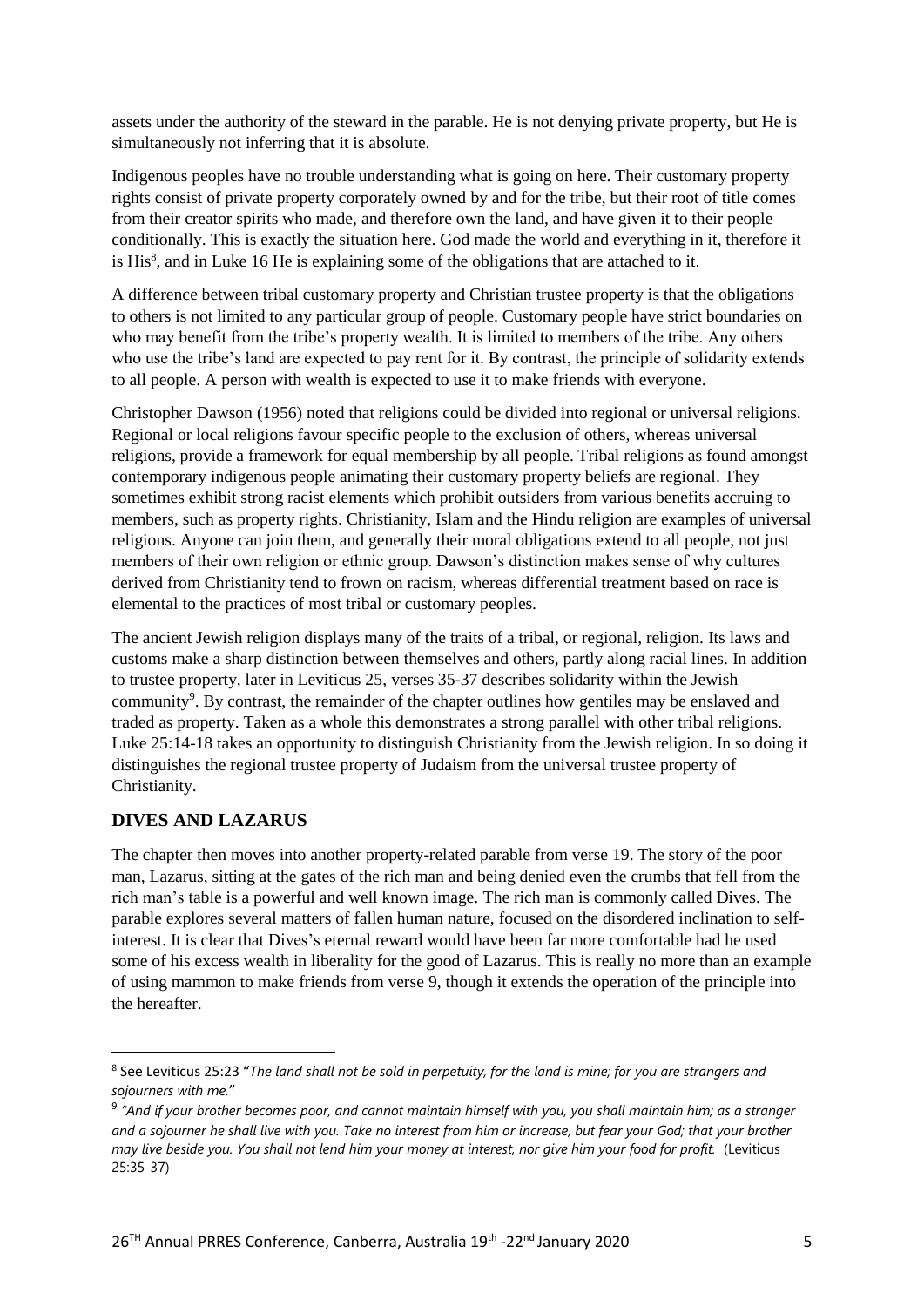Again, the contrast with socialism may be considered. Is the story of Dives and Lazarus a variant of supernatural socialism where the eternal government of God criminalises abuse of absolute private property? This is a more difficult charge to refute, because the government of God is very evidently setting statutes that limit the free exercise of private property by punishing with eternal damnation those who violate them.

To some extent, practical communism, especially the Russian variant, did attempt to set rewards as well as punishments for the use of property. Perhaps they were mimicking what was found in Christianity. However, practical communism is wholly materialistic and denies supernatural reward and retribution. A consequence of this is that it is forced to ultimately adopt an entirely positive theory of private property. That is, private property in socialist thinking is always arbitrary and has no natural aspect.

As a consequence, it never respects natural ownership. Marx's solution to the problem of property was the socialisation of all *productive* property<sup>10</sup>. Productive property is simply an arbitrary classification. It was ultimately adopted by Marx for pragmatic purposes: it solved his riddle of how to respect worker's rights. Why should the manufacturer's factory be socialised and not the worker's kitchen garden? There is no answer from Marx apart from the arbitrary distinction that the manufacturer's property is economically productive in the sense of producing for economic exchange, whereas the kitchen garden is only personally productive.

This distinction runs aground when applied to the productive property the worker has in himself as a worker, or economic producer. Why should the worker retain private ownership of the productive property that is his arm, when other productive property is to be stripped from its owners? Again there is no answer in Marx's thought, just an arbitrary politically motivated decision that garner's political support from the workers. More subtly, practical communism tended to socialise the worker's arm by standardising his wages, which eventually caused actual workers to discover it meant that there was no incentive for working at full capacity, so most did not.

Natural private property must be respected, because it is natural. The worker owns his arm naturally because he was born with it attached and would not be a complete human person without it. To take it from him is naturally theft, which is why slavery is theft and naturally immoral. One of the practical outcomes of slavery is economic inefficiency. Slavery contributed to the economic ruin of Rome because it was inefficient. It is hard to motivate a slave. The American South suffered the same problem with its African slaves. Russia suffered from the same problem because socialism is slavery for the workers and therefore theft of their labour. Socialism is doubly theft, because it socialises other productive property as well, hence disenfranchising both its conventional and natural owners.

The Russian productive properties were stolen from their conventional owners<sup>11</sup> in the 1917 revolution. Back then much of the productive property was land. For the Christian, the natural owner of the land is God and God is doubly denied by socialism; once through its materialism and again through its appropriation of private property rights in land.

Socialism may be considered as a sort of primitive corruption of Christianity, at least within certain elements of its property economics. Both aim at encouraging the social use of property. Where socialism fails in its property institution is in its blindness to natural ownership. Correctly understood,

 $\overline{a}$ 

<sup>&</sup>lt;sup>10</sup> For Marx, productive property (or capital) consisted largely of those real estate assets that were used for economic production, that it production for trade. It included land and improvements of income producing real estate, but excluded private homes.

<sup>&</sup>lt;sup>11</sup> We speak of private property in land as a conventional institution because it consists of a set of arbitrary rules, or conventions, that are set by the state, and may be changed by it. The conventional owner of real estate is the person who holds state recognised title to it. For both the indigenous person and the Christian, real estate, *qua* land, was made by the gods or God who made it. It comes to human owners by convention.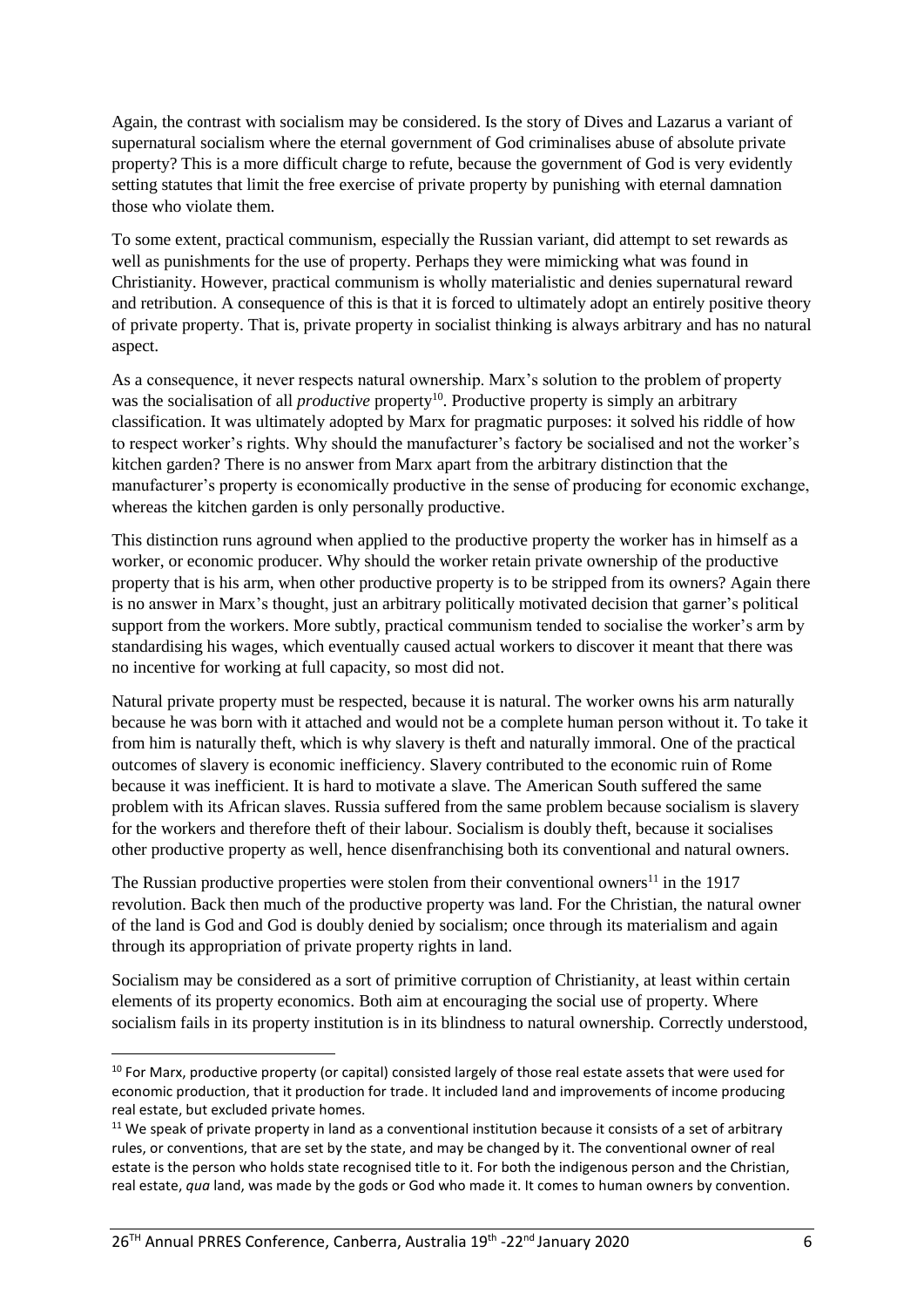Christian private property comes from God with the obligation, as set out in Luke 16 and elsewhere, to apply it in some degree for the good of others. That obligation, if met, would satisfy the socialist's practical objective, a materially just society that effects solidarity amongst its members. One reason for the rise of socialism is the failure of the economically powerful Christians who formerly ran Europe to act as Christians by applying Luke 16.

This also partly explains the temporal occurrence of socialism. Why did socialism erupt so vigorously in the nineteenth century? It was because the underlying economic principles of Christianity had been leached out of European culture over the half millennia that preceded it. Max Weber (1920 trans. 1930) is amongst the many authors who has demonstrated the connection between capitalism and Protestantism. Christianity prior to the sixteenth century had a well-developed understanding of the practical economic implications of Luke 16 and the whole corpus of Christian principles related to economic matters.

These tended to be dismantled through the fifteenth century and the result systematised in the sixteenth century within the emerging Protestant theologies (Langholm, 1984). Rogers (1884) provided evidence of the result of this institutional transition in terms of working man's wages in England. He showed how the transition away from Christian economic principles harmonious with Luke 16 resulted in the impoverishment of English working men in a slide that began at about the year 1500. Rogers was primarily interested in the economic history of wages in England and while he did not explore in depth the cultural dynamics, his economic data is compelling.

The European medieval economic system represents a form of trustee property. In the period 800- 1400, merchants had a lively appreciation of the spiritual hazards of economic exploitation in the marketplace (Kurth, 1987). The feudal land system, which can also be found historically in many other parts of the world, consists of a complex arrangement of rights and responsibilities aimed at the common good. They all implicitly applied the admonitions contained within Luke 16. Lester K. Little has drawn out the distinction between the gift economy of the middle ages and the contract economy that followed it. Little recognised that the pre-modern economy contained a stronger inclination towards relating to the other in economic exchanges in a manner that is proper amongst friends.

This ranged from the greater emphasis on actual gifts in social relationships to the free choice to avoid rent-taking opportunities despite being in a position to do so as a result of some power imbalance between the parties. Pope Benedict XVI made explicit allusion to this necessary aspect of economic relationships when he noted that justice is a gift that the powerful give to the weak when he wrote:

*"Economic life undoubtedly requires contracts, in order to regulate relations of exchange between goods of equivalent value. But it also needs just laws and forms of redistribution governed by politics, and what is more, it needs works redolent of the spirit of gift."* (Pope Benedict XVI, 2009, n.37)

In this he was reflecting an idea found in St. Bonaventure *"If one does not love one's neighbour, it is not easy to do him justice"* (Langholm, 1992, p. 155)

One odd and perhaps even counter intuitive outcome of this approach has been its economic effectiveness. The use of one's resources, as property or wealth, to make friends means that in providing a service for another you will be inclined to work harder and better, and you will avoid overcharging. Michael Novak (Novak, 1984, p. 191) noted the case of Henry Ford applying this approach to the pricing of his automobiles and the payment of his employees. Despite it contradicting all the usual principles of profit oriented business, it caused the Ford Motor Company to thrive and profit. E. Michael Jones (2014) demonstrated a similar result in late nineteenth century Germany as it industrialised. Julian Simon (1995) went some distance towards demonstrating their economic effectiveness. Simon collected a number of studies that showed that economic productivity,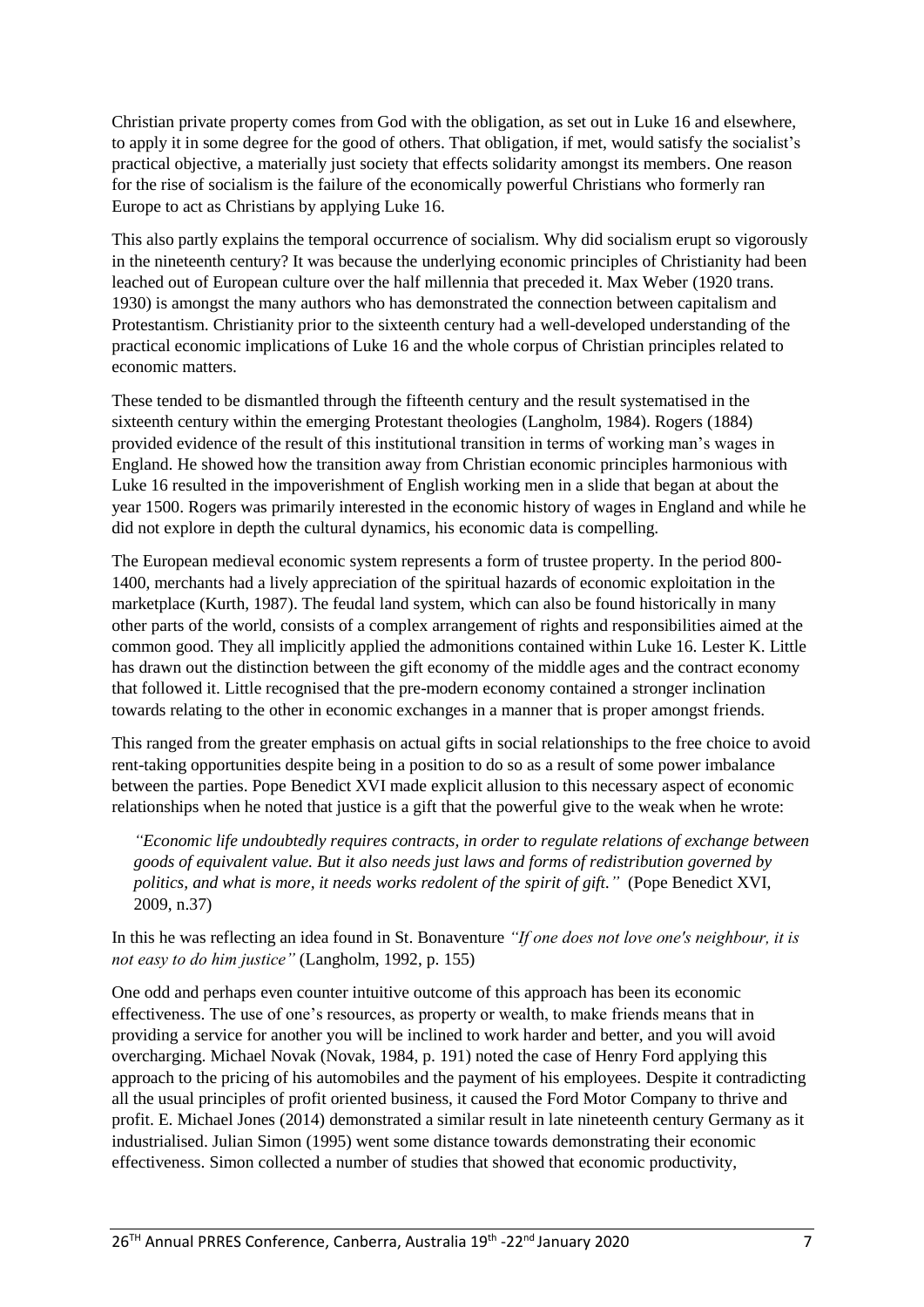technology and wages all went forward at accelerated rates compared with the periods both before and after.

The discarding of the just price principle, the dismantling of feudal land obligations, and the abandonment of the legal and moral prohibitions against usury can all be interpreted violations of the principles found in Luke 16. Less visible has been the trend away from the exercise of liberality. Liberality, as the freely willed choice to use one's excess wealth for the good of others, is still evident within some cultures that have a Christian origin, say those bordering the Mediterranean, but it tended to leave the English speaking world early in the modern era, largely in proportion to the ascendency of capitalism.

Karl Marx coined the term capitalism, though it remains a slippery thing to define. It should not be confused with the free market, or private enterprise, since both of these flourished in the centuries before capitalism emerged (i.e. before the fifteenth and sixteenth centuries). The medieval markets were free and fostered private enterprise, but they were not capitalist. In capitalism the economic factor of production, capital, dominates, and it is encouraged to dominate with no restraint except for the imperfect constraints of the market itself.

Where the merchant or manufacturer freely adopts the moral principles implicit in Luke 16, private enterprise will flourish, but capitalism will not. This is because the private entrepreneur understands the moral obligations towards solidarity that insist on using one's excess wealth for the common good. This is opposed to capitalism which tends to eschew explicit moral restraints in commercial practice as a violation of liberty. Instead capitalism leaves the entrepreneur free to pursue his selfinterest alone.

Today's corporate capitalism takes this self-interest to a new level. Milton Friedman (1980) summarised this when he argued that the only objective of the corporation was the maximisation of the shareholder's wealth, a concept that is now commonplace within the discipline of managerial finance (Wilson & Keers, 1990). Corporate capitalism places greater distance between the economically weak and the economically strong by separating customers and employees further from the owners of wealth. In doing so it encourages a greater ignorance between the holders of wealth and the poor, making it less likely that the liberality suggested by the parable of Dives and Lazarus will be practiced. It is clearly the antithesis of Luke 16 and effectively celebrates Dives's personal maximisation of his wealth. Some time ago Henry Simons (1948, p.48) assessed its overall effectiveness and concluded: *"Having perhaps benefited briefly by corporate organisation, America might now be better off it the corporate form had never been invented or never made available to private enterprise."*

## **CONCLUSION**

The moral implications of Luke 16 therefore result in an approach to economic action that embodies the trustee approach to property and an overall tendency towards solidarity in society. In this way it combines the strength of the trustee property found amongst indigenous people with the dynamism of private enterprise. At no point does it demonise private property or wealth as the socialists do, but it avoids the dysfunctional self-interest of capitalism.

Historically it has been shown to be economically successful. As a case study in property, Luke 16 demonstrates an approach to property that does not reject personal private property, but does illustrate the importance of moderating obligations for its most effective employment. Implicitly it points to the dysfunctional tendency of humans to be problematically self-interested. By contextualising property within a supernatural framework it recognises the natural dimension of private property as flowing from its maker. For the Christian, it permits both the enjoyment of the bounty of the world magnified by economic action, and the service of God realised through personal contribution to the common good through solidarity.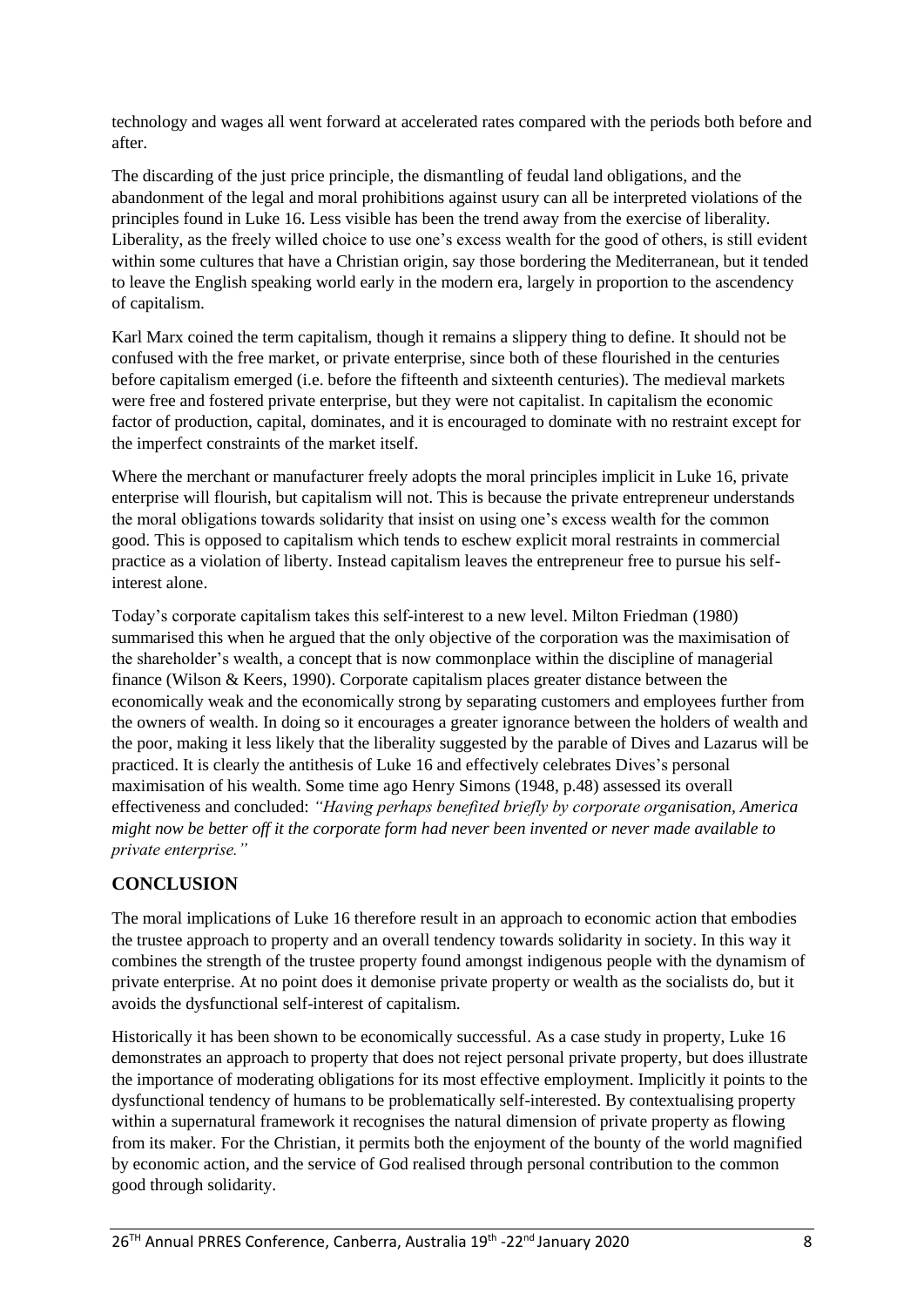#### **APPENDIX: LUKE 16**

He also said to the disciples, "There was a rich man who had a steward, and charges were brought to him that this man was wasting his goods. 2 And he called him and said to him, 'What is this that I hear about you? Turn in the account of your stewardship, for you can no longer be steward.' 3 And the steward said to himself, 'What shall I do, since my master is taking the stewardship away from me? I am not strong enough to dig, and I am ashamed to beg. 4 I have decided what to do, so that people may receive me into their houses when I am put out of the stewardship.' 5 So, summoning his master's debtors one by one, he said to the first, 'How much do you owe my master?' 6 He said, 'A hundred measures of oil.' And he said to him, 'Take your bill, and sit down quickly and write fifty.' 7 Then he said to another, 'And how much do you owe?' He said, 'A hundred measures of wheat.' He said to him, 'Take your bill, and write eighty.' 8 The master commended the dishonest steward for his prudence; for the sons of this world are wiser in their own generation than the sons of light. 9 And I tell you, make friends for yourselves by means of unrighteous mammon, so that when it fails they may receive you into the eternal habitations.

10 "He who is faithful in a very little is faithful also in much; and he who is dishonest in a very little is dishonest also in much. 11 If then you have not been faithful in the unrighteous mammon, who will entrust to you the true riches? 12 And if you have not been faithful in that which is another's, who will give you that which is your own? 13 No servant can serve two masters; for either he will hate the one and love the other, or he will be devoted to the one and despise the other. You cannot serve God and mammon."

14 The Pharisees, who were lovers of money, heard all this, and they scoffed at him. 15 But he said to them, "You are those who justify yourselves before men, but God knows your hearts; for what is exalted among men is an abomination in the sight of God.

16 "The law and the prophets were until John; since then the good news of the kingdom of God is preached, and every one enters it violently. 17 But it is easier for heaven and earth to pass away, than for one dot of the law to become void.

18 "Every one who divorces his wife and marries another commits adultery, and he who marries a woman divorced from her husband commits adultery.

19 "There was a rich man, who was clothed in purple and fine linen and who feasted sumptuously every day. 20 And at his gate lay a poor man named Laz′arus, full of sores, 21 who desired to be fed with what fell from the rich man's table; moreover the dogs came and licked his sores. 22 The poor man died and was carried by the angels to Abraham's bosom. The rich man also died and was buried; 23 and in Hades, being in torment, he lifted up his eyes, and saw Abraham far off and Laz′arus in his bosom. 24 And he called out, 'Father Abraham, have mercy upon me, and send Laz′arus to dip the end of his finger in water and cool my tongue; for I am in anguish in this flame.' 25 But Abraham said, 'Son, remember that you in your lifetime received your good things, and Laz′arus in like manner evil things; but now he is comforted here, and you are in anguish. 26 And besides all this, between us and you a great chasm has been fixed, in order that those who would pass from here to you may not be able, and none may cross from there to us.' 27 And he said, 'Then I beg you, father, to send him to my father's house, 28 for I have five brothers, so that he may warn them, lest they also come into this place of torment.' 29 But Abraham said, 'They have Moses and the prophets; let them hear them.' 30 And he said, 'No, father Abraham; but if some one goes to them from the dead, they will repent.' 31 He said to him, 'If they do not hear Moses and the prophets, neither will they be convinced if some one should rise from the dead.'"